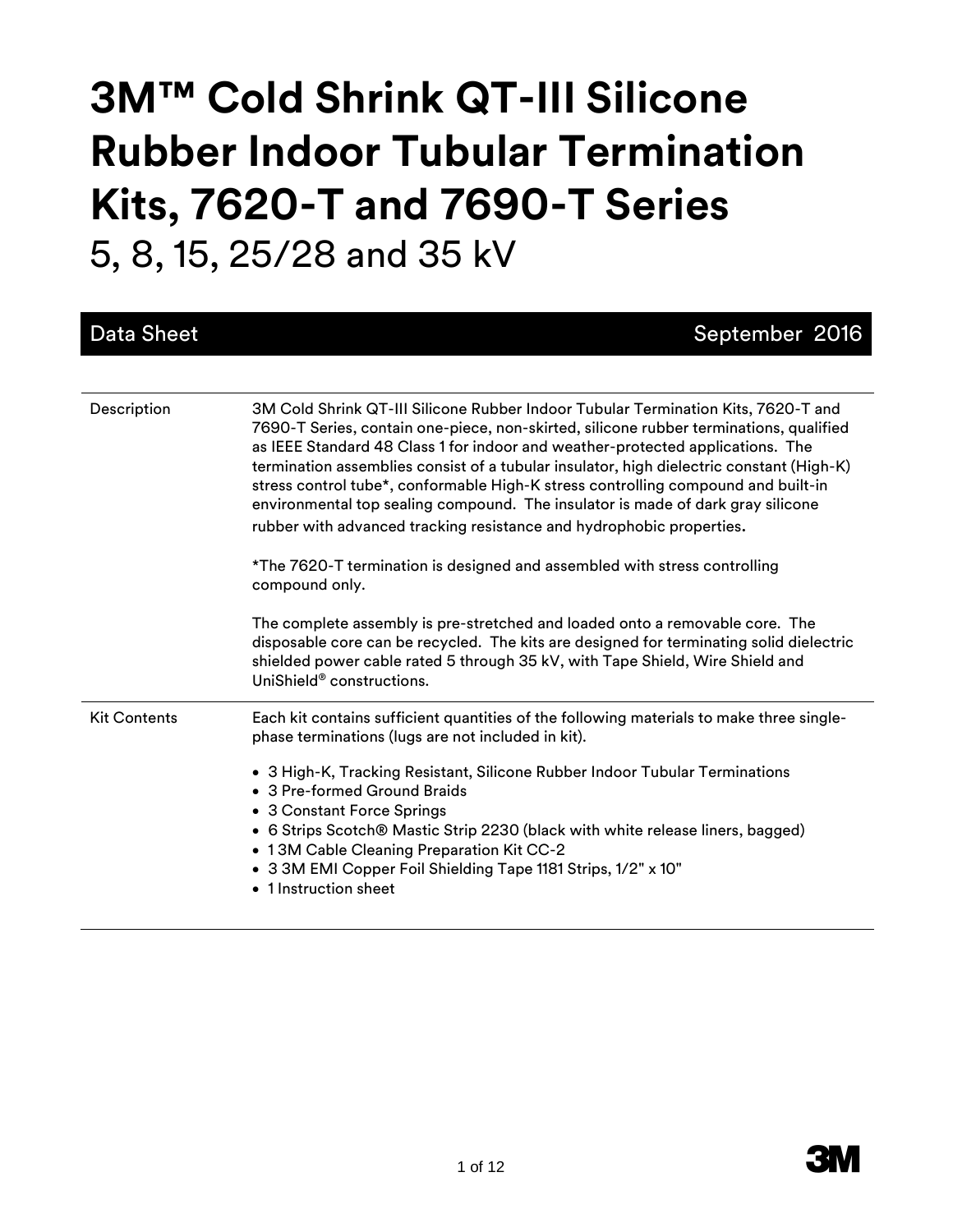| Features              | • Conforms to IEEE Standard 48, Class 1 requirements for 5, 8, 15, 25/28 and 35 kV<br>terminations<br>• One-piece versatile design, allowing quick installation and accommodating a wide<br>range of cable sizes<br>• Cold shrink delivery system allows easy installation: Simply place termination over<br>prepared cable and unwind core to shrink into place (no force fit required)<br>• High-K stress control: Specially formulated high-dielectric constant material<br>minimizes surface stress by more uniformly distributing the electrical field over the<br>entire surface of the insulator<br>• Compact design provides for easier installation in restricted spaces<br>• Silicone rubber insulators, EPDM stress control tubes, stress controlling compound<br>and environmental sealing compound are compatible with common solid dielectric |
|-----------------------|-------------------------------------------------------------------------------------------------------------------------------------------------------------------------------------------------------------------------------------------------------------------------------------------------------------------------------------------------------------------------------------------------------------------------------------------------------------------------------------------------------------------------------------------------------------------------------------------------------------------------------------------------------------------------------------------------------------------------------------------------------------------------------------------------------------------------------------------------------------|
|                       | insulations, such as polyethylene (PE), cross-linked polyethylene (XLPE) and<br>ethlylene propylene rubber (EPR).                                                                                                                                                                                                                                                                                                                                                                                                                                                                                                                                                                                                                                                                                                                                           |
|                       |                                                                                                                                                                                                                                                                                                                                                                                                                                                                                                                                                                                                                                                                                                                                                                                                                                                             |
| <b>Stress Control</b> | The 3M Cold Shrink QT-III Silicone Rubber Indoor Tubular Termination Kits, 7620-T<br>and 7690-T Series, control the electric field stress distribution with special High-K<br>materials, which are an integral part of the termination. The High-K materials, with a<br>dielectric constant (K) of greater than 15, capacitively distribute the field that<br>surrounds the termination.                                                                                                                                                                                                                                                                                                                                                                                                                                                                    |
|                       | The stress concentrations in a continuous length of shielded cable are typically 50<br>V/mil adjacent to the shield to about 70 V/mil at the conductor. The 3M Cold Shrink<br>QT-III Silicone Rubber Termination reduces the cable stresses at the termination to<br>less than those in the continuous shielded portion of the cable.                                                                                                                                                                                                                                                                                                                                                                                                                                                                                                                       |
|                       | Electrical flux is refracted to distribute the voltage stress in a controlled manner along<br>the entire termination length extending beyond the cable shield cutoff. By controlling<br>the electric field, the stress concentrations on the termination insulator surface are<br>kept below 15 V/mil at rated voltage. This stress distribution permits high-power<br>frequency performance and impulse performance with a compact termination design.                                                                                                                                                                                                                                                                                                                                                                                                     |
|                       | Figure 1 illustrates an actual computerized stress plot of the 3M Cold Shrink QT-III<br>Silicone Rubber Termination.                                                                                                                                                                                                                                                                                                                                                                                                                                                                                                                                                                                                                                                                                                                                        |
|                       | 50%<br>40%<br>30%<br>20%<br>10%                                                                                                                                                                                                                                                                                                                                                                                                                                                                                                                                                                                                                                                                                                                                                                                                                             |
|                       | 60%                                                                                                                                                                                                                                                                                                                                                                                                                                                                                                                                                                                                                                                                                                                                                                                                                                                         |
|                       | 70%                                                                                                                                                                                                                                                                                                                                                                                                                                                                                                                                                                                                                                                                                                                                                                                                                                                         |
|                       | Semi-conductive<br><b>Insulation Shield</b><br>80%                                                                                                                                                                                                                                                                                                                                                                                                                                                                                                                                                                                                                                                                                                                                                                                                          |

Figure 1

Insulation

90%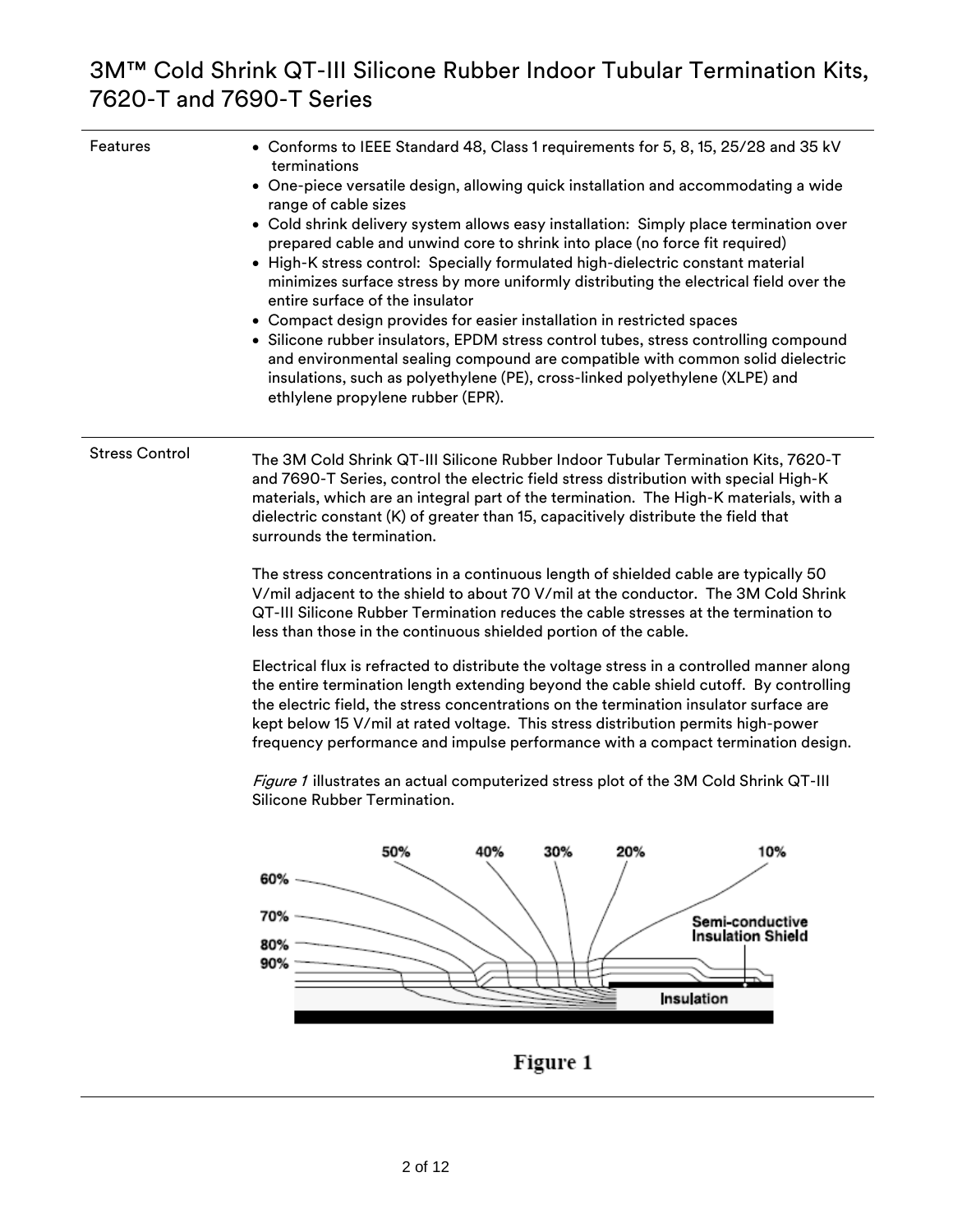| Applications                    | The 3M Cold Shrink QT-III Silicone Rubber Indoor Tubular Termination Kits, 7620-T<br>and 7690-T Series, are designed for:                                                                                                                                                                                           |  |  |  |
|---------------------------------|---------------------------------------------------------------------------------------------------------------------------------------------------------------------------------------------------------------------------------------------------------------------------------------------------------------------|--|--|--|
|                                 | • 5, 8, 15 and 25/28 and 35 kV voltage classes<br>Tape Shield, Wire Shield and UniShield® cables                                                                                                                                                                                                                    |  |  |  |
|                                 | • Solid dielectric insulations, such as polyethylene, XLP and EPR<br>Contaminated and non-contaminated indoor (weather-protected) locations                                                                                                                                                                         |  |  |  |
|                                 | • Free-hanging or bracket-mounting arrangements                                                                                                                                                                                                                                                                     |  |  |  |
|                                 | • Upright or inverted installations                                                                                                                                                                                                                                                                                 |  |  |  |
|                                 | Switchgear, transformer, motor lead, bus and similar connections.<br>These terminations can be field-tested by using normal cable testing procedures<br>(reference: IEEE Standard 400 "Guide for Field Testing and Evaluation of the<br>Insulation of Shielded Power Cable Systems". Refer to most recent version). |  |  |  |
| Environmental<br>Classification | Indoor terminations, such as 3M Cold Shrink QT-III Silicone Rubber Indoor Tubular<br>Termination Kits, 7620-T and 7690-T Series, can be specified for most outdoor, pad-<br>mounted switchgear and transformer applications, since these enclosure interiors are<br>protected from direct exposure to the elements. |  |  |  |

#### Typical Properties

Not for specifications. Values are typical, not to be considered minimum or maximum. Properties measured at room temperature 73°F (23°C) unless otherwise stated.

3M Cold Shrink QT-III Silicone Rubber Indoor Tubular Termination Kits, 7620-T and 7690-T Series, can be used on cables with a rated maximum operating temperature of 221°F (105°C) and emergency overload rating of 284°F (140°C).

Terminations constructed from these kits meet the requirements of IEEE 48, "IEEE Standard Test Procedures and Requirements for High Voltage Alternating-Current Cables Terminations" and are designated Class 1 for indoor or weather-protected locations. The current rating of these terminations meets or exceeds the current rating of the cables on which they are installed.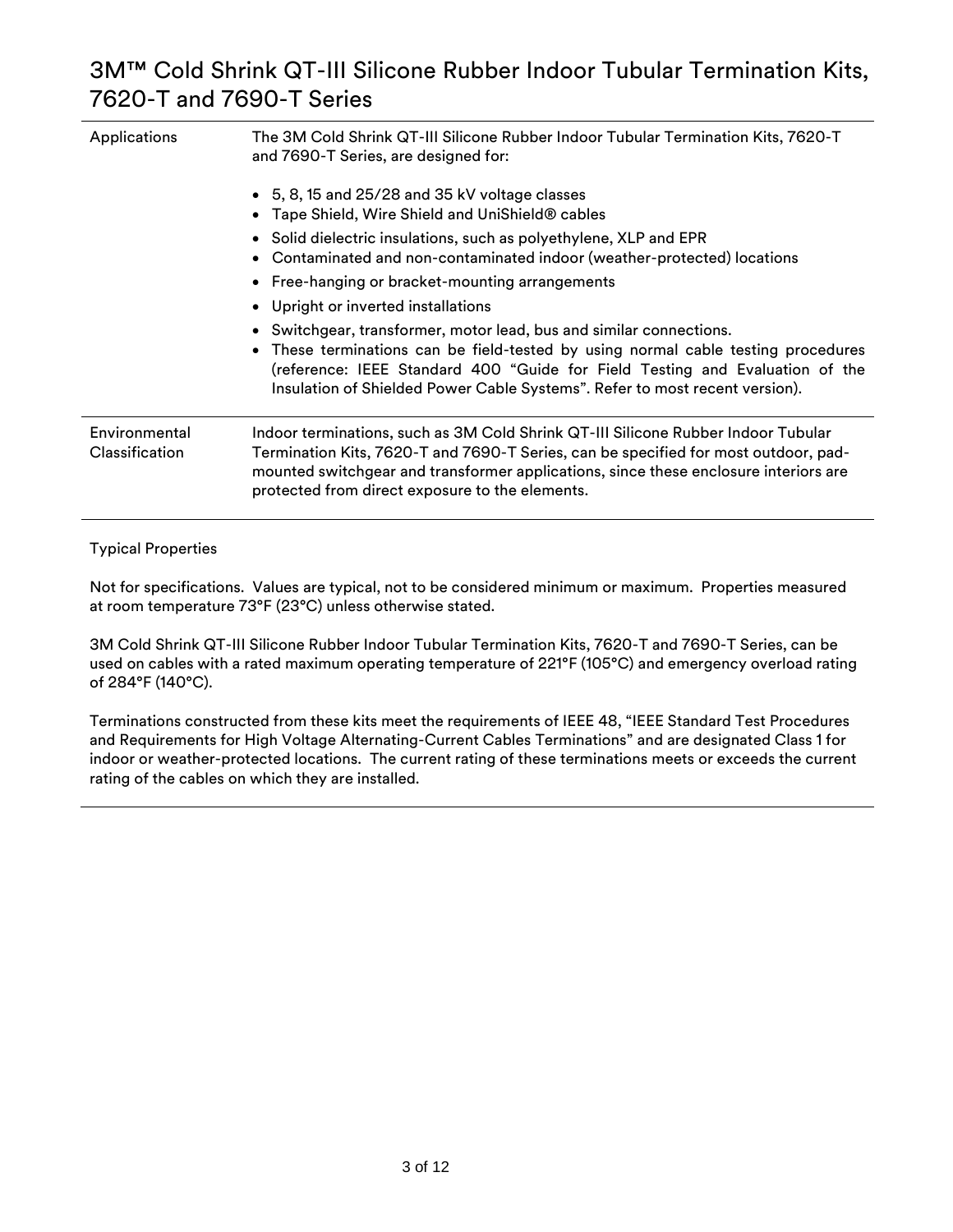| Cable Insulation  |                                               | Conductor Range (AWG and kcmil)               |                                               |                                                |                                                |                                |
|-------------------|-----------------------------------------------|-----------------------------------------------|-----------------------------------------------|------------------------------------------------|------------------------------------------------|--------------------------------|
| <b>Kit Number</b> | O.D. Range<br>in. $(mm)$                      | $5$ kV<br>100%<br>133%                        | 8 kV<br>100%<br>133%                          | 15 kV<br>100%<br>133%                          | 25/28 kV<br>100%<br>133%                       | 35 kV<br>100%<br>133%          |
| 7620-T-95         | $0.32" - 0.59"$<br>$(8,1 - 15,0 \text{ mm})$  | $8 - 4$                                       | $8 - 6$                                       | $\overline{a}$<br>$\sim$                       | --                                             | --<br>$\overline{a}$           |
| 7621-T-95         | $0.44" - 0.89"$                               | $2 - 3/0$                                     | $4 - 2/0$                                     | $-$                                            | --                                             | $-$                            |
|                   | $(11,2 - 22,6$ mm)                            | $\mathbb{L} \mathbb{L}$                       | $\mathbb{L}^{\mathbb{L}}$                     | $-$                                            | $-$                                            | $-$                            |
| 7622-T-95         | $0.64" - 1.08"$                               | $4/0 - 400$                                   | $3/0 - 300$                                   | $-$                                            | $-$                                            | --                             |
|                   | $(16,3 - 27,4 \text{ mm})$                    | $\sim$ $\sim$                                 | $\mathbf{u}$                                  | $-$                                            | $-$                                            | $-$                            |
| 7624-T-95         | $0.83" - 1.53"$                               | $500 - 750$                                   | $350 - 700$                                   | --                                             | $-$                                            | $-$                            |
|                   | $(21,1 - 38,9$ mm)                            | $\sim$ $\sim$                                 | $\mathord{\hspace{1pt}\text{--}\hspace{1pt}}$ | $-$                                            | $-$                                            | $-$                            |
| 7625-T-95         | $1.05" - 1.80"$                               | $700 - 1500$                                  | $600 - 1250$                                  | $-$                                            | $-$                                            | $-1$                           |
|                   | $(26,7 - 45,7)$ mm)                           | $\mathord{\hspace{1pt}\text{--}\hspace{1pt}}$ | $\overline{\phantom{a}}$                      | Ξ.                                             | $\overline{\phantom{a}}$                       | --                             |
| 7622-T-110        | $0.64" - 1.08"$                               | $4/0 - 400$                                   | $3/0 - 300$                                   | $2 - 2/0$                                      | $-$                                            | $-$                            |
|                   | $(16,3 - 27,4 \text{ mm})$                    | $\mathbf{u}$                                  | $\overline{\phantom{a}}$ .                    | $(35 - 70)$ mm <sup>2</sup> )                  | $-$                                            | $-$                            |
| 7622-T-<br>110(L) | $0.69" - 1.22"$<br>$(17,5 - 31,0 \text{ mm})$ |                                               |                                               | $1/0 - 4/0$<br>$(60 - 120$ mm <sup>2</sup> )   | $-$<br>$-$                                     | $-$<br>$-$                     |
| 7623-T-110        | $0.72" - 1.29"$<br>$(18,3 - 32,8 \text{ mm})$ | $300 - 500$                                   | $250 - 500$<br>$\overline{a}$                 | $2/0 - 300$<br>$(70 - 150)$ mm <sup>2</sup> )  | $\overline{\phantom{a}}$                       | --                             |
| 7624-T-110        | $0.83" - 1.53"$<br>$(21,1 - 38,9$ mm)         | $500 - 750$                                   | $350 - 700$<br>$\sim$ $\sim$                  | $4/0 - 500$<br>$(120 - 240$ mm <sup>2</sup> )  | $\overline{\phantom{a}}$<br>$-$                | --<br>$-1$                     |
| 7625-T-110        | $1.05" - 1.80"$<br>$(26.7 - 45.7$ mm)         | $700 - 1500$<br>$\sim$                        | $600 - 1250$<br>$\sim$ $\sim$                 | $500 - 1000$<br>$(240 - 500$ mm <sup>2</sup> ) | $-$<br>--                                      |                                |
| 7625-T-<br>110(L) | $1.15" - 1.98"$<br>$(29,2 - 50,3 \text{ mm})$ | $\mathord{\hspace{1pt}\text{--}\hspace{1pt}}$ | $\overline{\phantom{a}}$                      | $750 - 1000$<br>$(400 - 500$ mm <sup>2</sup> ) | $-$<br>$-$                                     | --<br>--                       |
| 7626-T-110        | $1.53" - 2.32"$                               | $1750 - 2000$                                 | $1500 - 2000$                                 | $1250 - 2000$                                  | $-$                                            | $- -$                          |
|                   | $(38,9 - 58,9$ mm)                            | $\sim$ $\sim$                                 | $\sim$ $\sim$                                 | $(625 - 1000$ mm <sup>2</sup> )                | $-$                                            | $-1$                           |
| 7693-T-           | $0.72" - 1.29"$                               | $300 - 500$                                   | $250 - 500$                                   | $2/0 - 300$                                    | $2 - 4/0$                                      | $2 - 2/0$                      |
| 150               | $(18,3 - 32,8 \text{ mm})$                    | $\sim$ $\sim$                                 | $\sim$ $\sim$                                 | $(70 - 150 \text{ mm}^2)$                      | $(35 - 120$ mm <sup>2</sup> )                  | $(35 - 70$ mm <sup>2</sup> )   |
| 7695-T-           | $1.05" - 1.80"$                               | $700 - 1500$                                  | $600 - 1250$                                  | $500 - 1000$                                   | $250 - 800$                                    | $3/0 - 600$                    |
| 150               | $(26,7 - 45,7)$ mm)                           |                                               | $\overline{\phantom{a}}$                      | $(240 - 500$ mm <sup>2</sup> )                 | $(150 - 400$ mm <sup>2</sup> )                 | $(95 - 325 \text{ mm}^2)$      |
| 7695-T-<br>150(L) | $1.15" - 1.90"$<br>$(29,2 - 48,3 \text{ mm})$ | --                                            | --                                            | $750 - 1000$<br>$(400 - 500$ mm <sup>2</sup> ) | $500 - 750$<br>$(240 - 325)$ mm <sup>2</sup> ) | $-$                            |
| 7696-T-           | $1.53" - 2.32"$                               | 1750 - 2000                                   | $1500 - 2000$                                 | $1250 - 2000$                                  | $900 - 1750$                                   | $700 - 1500$                   |
| 150               | $(38.9 - 58.9$ mm)                            | $\sim$ $\sim$                                 | $\overline{\phantom{a}}$                      | $(625 - 1000$ mm <sup>2</sup> )                | $(500 - 800$ mm <sup>2</sup> )                 | $(400 - 725$ mm <sup>2</sup> ) |

Termination Selection Table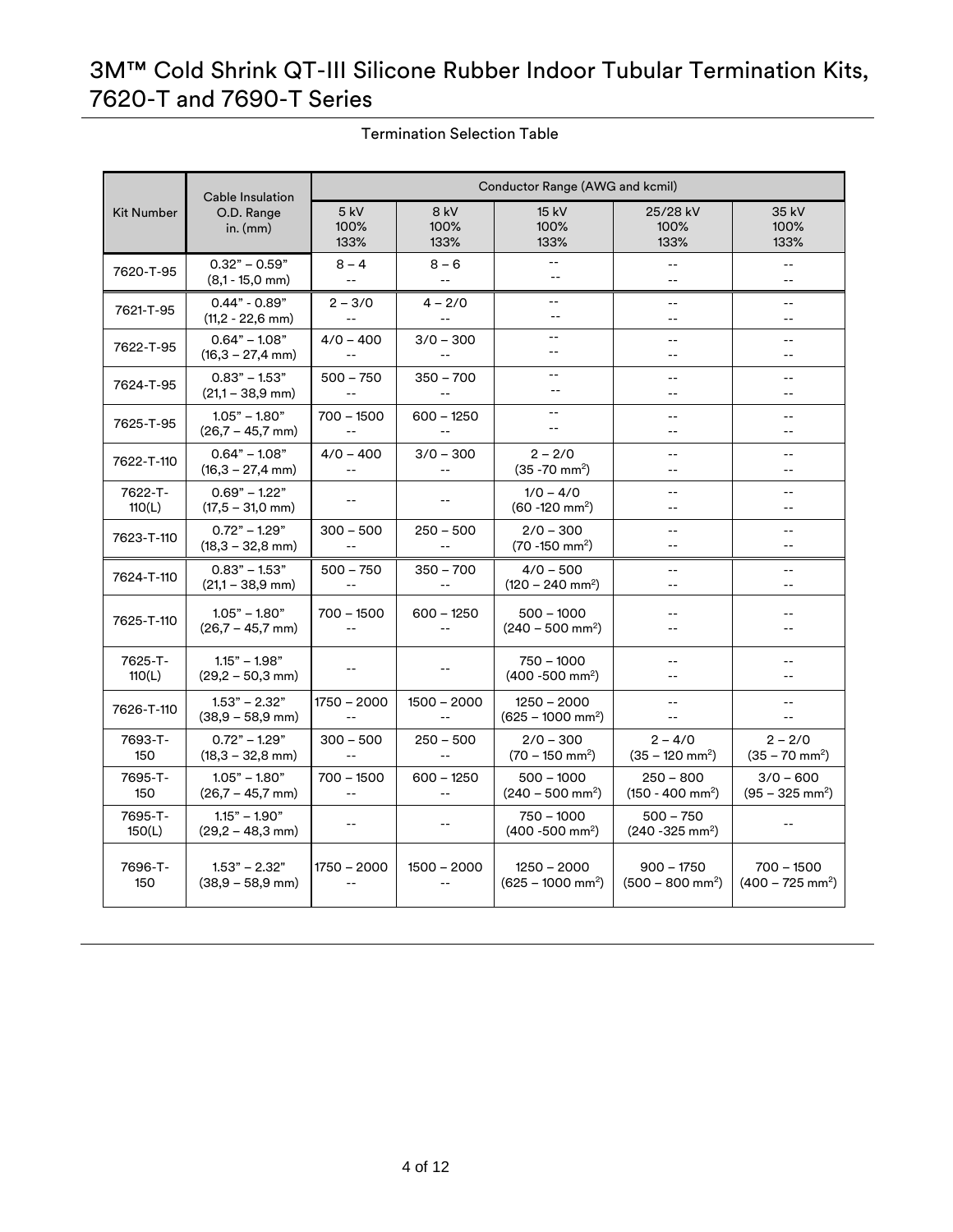| <b>Typical Dimensions</b> |                            |                                           |                                     |
|---------------------------|----------------------------|-------------------------------------------|-------------------------------------|
| [A]<br>O                  |                            |                                           |                                     |
| <b>Kit Number</b>         | Dimension [A]<br>(Maximum) | <b>Wet Creepage Distance</b><br>(Maximum) | <b>Arcing Distance</b><br>(Maximum) |
| 7620-T-95                 | $8.5"$ (215 mm)            | $8.5"$ (215 mm)                           | $8.5"$ (215 mm)                     |
| 7621-T-95                 | $8.5"$ (215 mm)            | 8.5" (215 mm)                             | 8.5" (215 mm)                       |
| 7622-T-95                 | $8.5"$ (215 mm)            | $8.5"$ (215 mm)                           | $8.5"$ (215 mm)                     |
| 7624-T-95                 | 8.5" (215 mm)              | 8.5" (215 mm)                             | 8.5" (215 mm)                       |
| 7625-T-95                 | 8.5" (215 mm)              | 8.5" (215 mm)                             | 8.5" (215 mm)                       |
| 7622-T-110(L)             | 8.5" (215 mm)              | 8.5" (215 mm)                             | 8.5" (215 mm)                       |
| 7622-T-110                | 13.0" (330 mm)             | 13.0" (330 mm)                            | 13.0" (330 mm)                      |
| 7623-T-110                | 13.0" (330 mm)             | 13.0" (330 mm)                            | 13.0" (330 mm)                      |
| 7624-T-110                | 13.0" (330 mm)             | 13.0" (330 mm)                            | 13.0" (330 mm)                      |
| 7625-T-110                | 13.0" (330 mm)             | 13.0" (330 mm)                            | 13.0" (330 mm)                      |
| 7625-T-110(L)             | 13.0" (330 mm)             | 13.0" (330 mm)                            | 13.0" (330 mm)                      |
| 7626-T-110                | 13.0" (330 mm)             | 13.0" (330 mm)                            | 13.0" (330 mm)                      |
| 7693-T-150                | 16.5" (419 mm)             | 16.5" (419 mm)                            | 16.5" (419 mm)                      |
| 7695-T-150                | 16.5" (419 mm)             | 16.5" (419 mm)                            | 16.5" (419 mm)                      |
| 7695-T-150(L)             | 16.5" (419 mm)             | 16.5" (419 mm)                            | 16.5" (419 mm)                      |
| 7696-T-150                | 16.5" (419 mm)             | 16.5" (419 mm)                            | 16.5" (419 mm)                      |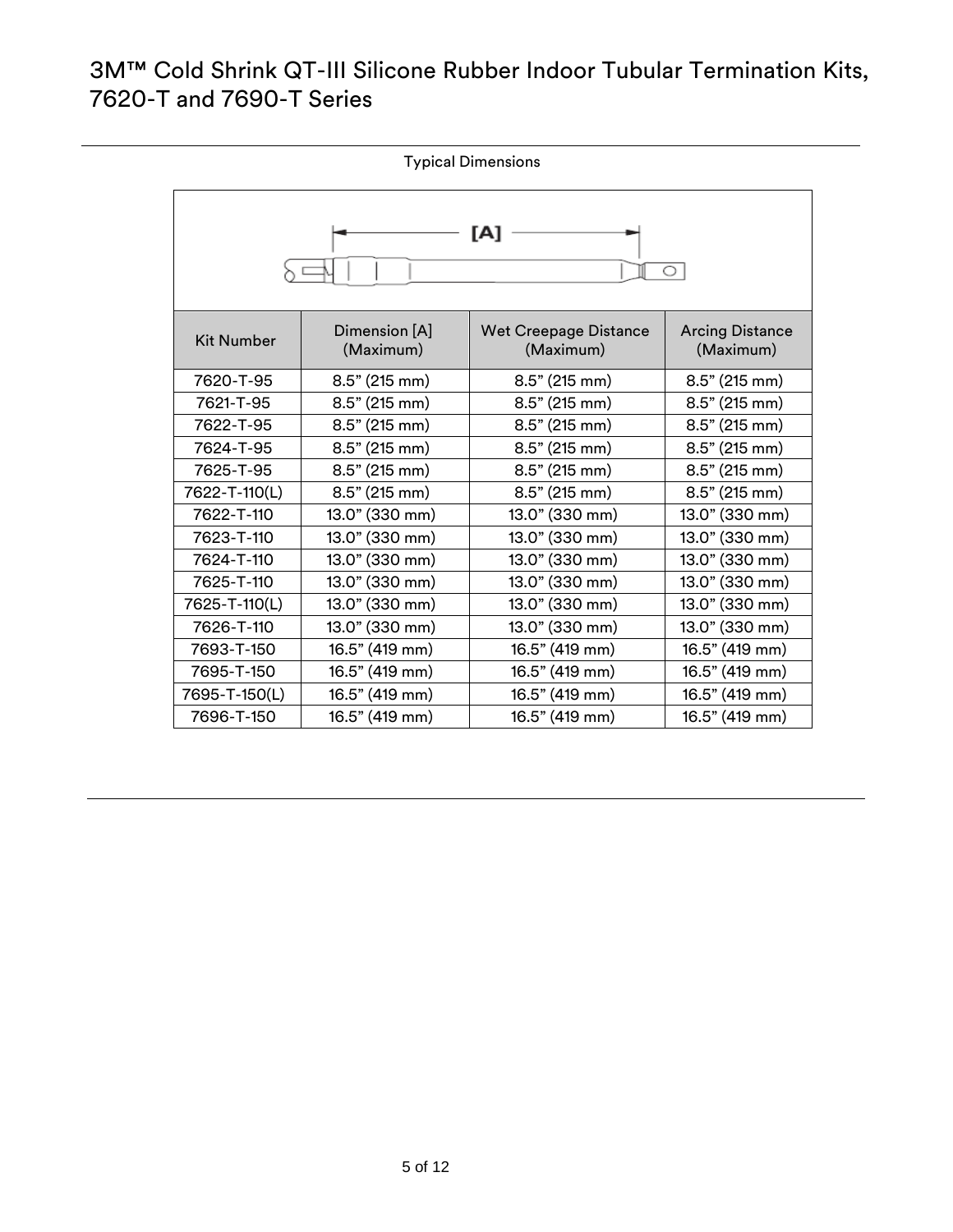Typical Properties Not for specifications. Values are typical, not to be considered minimum or maximum. Properties measured at room temperature 73°F (23°C) unless otherwise stated.

High-K Stress Control Tube

| Physical Properties (Test Method)                                          | <b>Typical Value</b><br>English Units (Metric)                         |
|----------------------------------------------------------------------------|------------------------------------------------------------------------|
| Tensile Strength (ASTM D412 Test Method)                                   | 1500 psi (10,34 N/mm <sup>2</sup> )                                    |
| Modulus @ 100% Elongation<br>Modulus @ 300% Elongation                     | 160 psi (1,10 N/mm <sup>2</sup> )<br>500 psi (3,45 N/mm <sup>2</sup> ) |
| Electrical Properties (Test Method)                                        | <b>Typical Value</b>                                                   |
| Dielectric Constant (K) (ASTM D150)<br>60 Hz @ 1000 V; 73°F (23°C), 50% RH | 22                                                                     |
| Dissipation Factor (ASTM D150)<br>60 Hz @ 1000 V; 73°F (23°C), 50% RH      | 0.10                                                                   |

High-K Stress Controlling Compound

| Electrical Properties (Test Method) | <b>Typical Value</b> |
|-------------------------------------|----------------------|
| Dielectric Constant (K) (ASTM D150) |                      |
| 60 Hz @ 1000 V; 73°F (23°C), 50% RH |                      |
| 100 mil (2,54 mm) thickness         | 25                   |
| Dissipation Factor (ASTM D150)      |                      |
| 60 Hz @ 1000 V; 73°F (23°C), 50% RH |                      |
| 100 mil (2,54 mm) thickness         | 0.90                 |

#### Environmental Sealing Compound

| Electrical Properties (Test Method)                           | <b>Typical Value</b><br><b>English Units (Metric)</b> |  |
|---------------------------------------------------------------|-------------------------------------------------------|--|
| Dielectric Strength (ASTM D149)<br>75 mil (1,90 mm) thickness | 300 V/mil (11,8 kV/mm)                                |  |

#### Silicone Rubber Insulator

| <b>Physical Properties (Test Method)</b>                                        | <b>Typical Value</b><br>English Units (Metric)                         |
|---------------------------------------------------------------------------------|------------------------------------------------------------------------|
| Color                                                                           | Dark Gray                                                              |
| Tensile Strength (ASTM D412)                                                    | 850 psi (5,86 N/mm <sup>2</sup> )                                      |
| Modulus @ 100% Elongation<br>Modulus @ 300% Elongation                          | 130 psi (0,90 N/mm <sup>2</sup> )<br>400 psi (2,76 N/mm <sup>2</sup> ) |
| Hydrophobic Recovery (3M Test Method 406)<br>>90° Contact Angle                 | 5.0 hrs                                                                |
| Electrical Properties (Test Method)                                             | <b>Typical Value</b><br><b>English Units (Metric)</b>                  |
| Dielectric Constant (S.I.C.) (ASTM D150)<br>60 Hz @ 1000 V; 73°F (23°C), 50% RH | 3.6                                                                    |
| Dissipation Factor (ASTM D150)<br>60 Hz @ 1000 V; 73°F (23°C), 50% RH           | 0.003                                                                  |
| Dielectric Strength (ASTM D149)<br>75 mil (1,90 mm) thickness                   | 500 V/mil (19,68 kV/mm)                                                |
| Track Resistance (ASTM 2303)<br>$3.5$ kV                                        | 5.0 hrs.                                                               |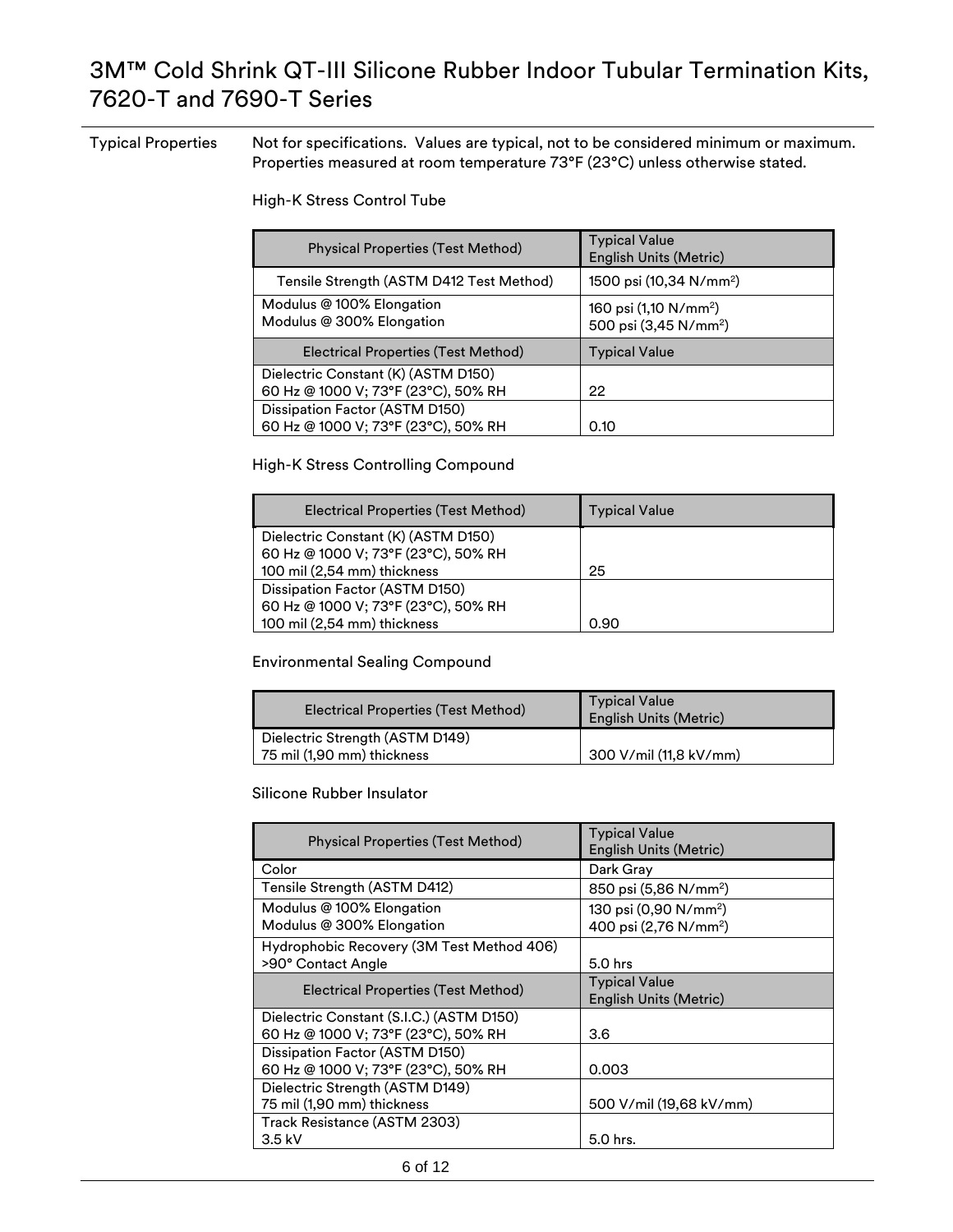Typical Properties, continued,



| Common Conductor |
|------------------|
| Size Chart       |

| <b>Cross Sectional Area</b> |            |                 |  |  |
|-----------------------------|------------|-----------------|--|--|
| Size                        | <b>CMA</b> | mm <sup>2</sup> |  |  |
| 10 AWG                      | 10,380     |                 |  |  |
|                             | 11,844     | 6               |  |  |
| 9 AWG                       | 13,090     |                 |  |  |
|                             | 15,792     | 8               |  |  |
| 8 AWG                       | 16,510     |                 |  |  |
|                             | 19,740     | 10              |  |  |
| 7 AWG                       | 20,820     |                 |  |  |
| 6 AWG                       | 26,240     |                 |  |  |
|                             | 27,627     | 14              |  |  |
|                             | 31,580     | 15              |  |  |
| 5 AWG                       | 33,090     |                 |  |  |
| 4 AWG                       | 41,740     |                 |  |  |
|                             | 43,413     | 22              |  |  |
|                             | 49,430     | 25              |  |  |
| 3 AWG                       | 52,620     |                 |  |  |
|                             | 59,200     | 30              |  |  |
| 2 AWG                       | 66,360     |                 |  |  |
|                             | 69,070     | 35              |  |  |
|                             | 74,987     | 38              |  |  |
| 1 AWG                       | 83,690     |                 |  |  |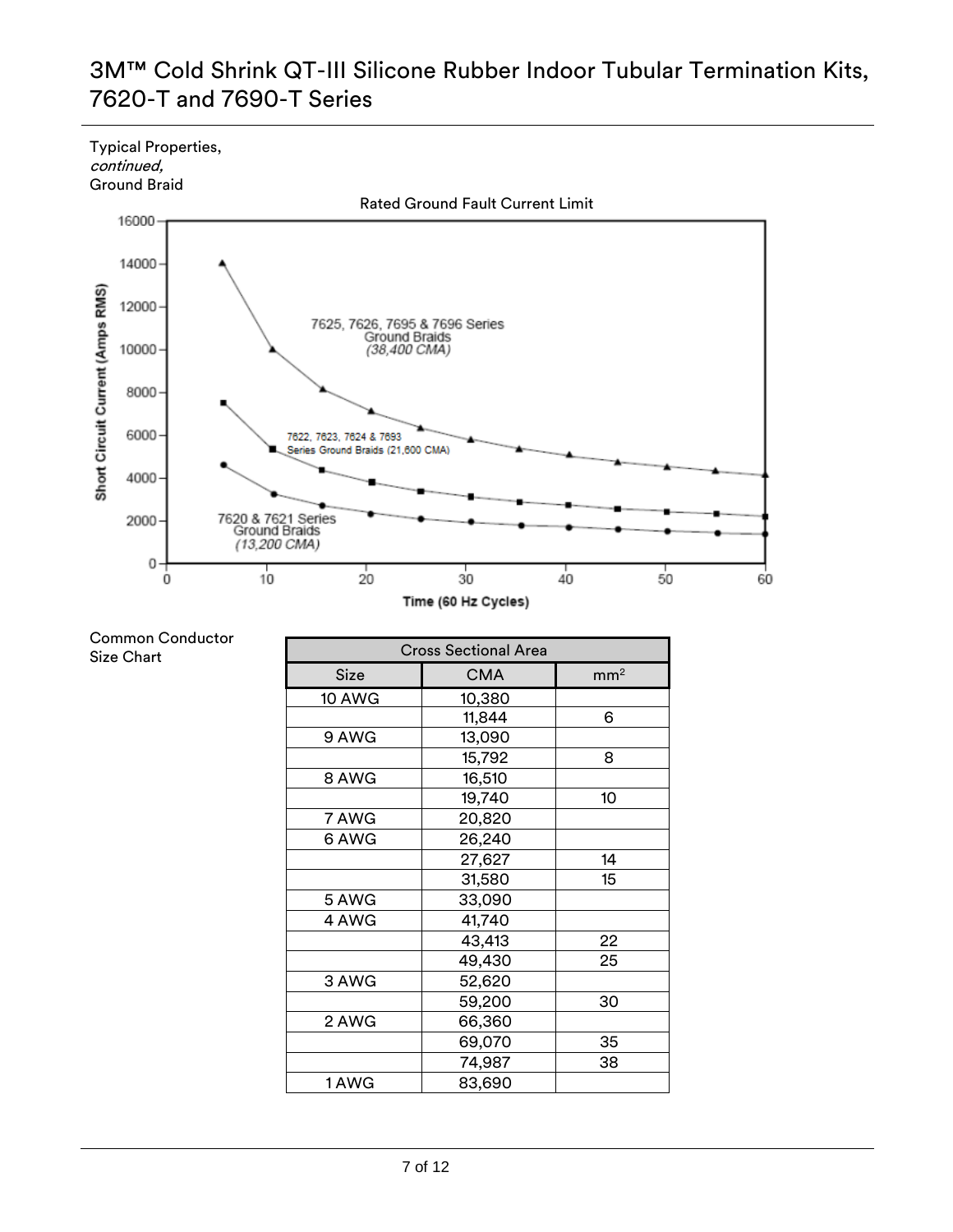| Product<br>Specifications                       | The 3M Cold Shrink QT-III Silicone Rubber Indoor Tubular Termination Kits, 7620-T<br>and 7690-T Series, must have a voltage class rating equal to or greater than the cable<br>being terminated. The rating shall be 5, 8, 15, 25/28 or 35 kV as an IEEE Standard 48<br>Class 1 termination. It must have a maximum continuous operating temperature rating<br>of 221°F (105°C), with an emergency overload rating of 284°F (140°C). The termination<br>stress control shall be capacitive and constructed of a High-K stress control compound<br>and a High-K EPDM rubber tube. The installation procedure shall not require using<br>silicone grease.          |
|-------------------------------------------------|------------------------------------------------------------------------------------------------------------------------------------------------------------------------------------------------------------------------------------------------------------------------------------------------------------------------------------------------------------------------------------------------------------------------------------------------------------------------------------------------------------------------------------------------------------------------------------------------------------------------------------------------------------------|
|                                                 | The termination insulator shall be of a non-skirted tubular design, constructed of<br>tracking resistant silicone rubber, dark gray in color. The termination must be of a pre-<br>stretched cold shrink design, installed without the application of a heat source. The<br>termination kit shall include a one-piece, non-skirted, silicone rubber termination with<br>solderless mechanical ground assembly, and shall accommodate Tape (ribbon), Wire,<br>or UniShield® Shielded cables. The Class 1 termination kits shall be used with listed<br>copper or aluminum compression lugs or Shearbolt lugs.                                                     |
| Engineering/<br>Architectural<br>Specifications | Terminating of all 5, 8, 15, 25/28 and 35 kV shielded power cables, indoors and in<br>weather-protected equipment, shall be performed in accordance with instructions<br>included in the 3M Cold Shrink QT-III Silicone Rubber Termination Kits, 7620-T and<br>7690-T Series. This shall include all weather-protected areas for Tape Shield, Wire<br>Shield and UniShield® cables. The termination kits shall be used in conjunction with 3M<br>Scotchlok™ Copper Compression Lugs 30000 and 31000 Series, 3M Scotchlok™<br>Copper/Aluminum Compression Lugs 40000 Series, 3M Stem Connectors SC Series<br>or 3M Mechanical Shearbolt Lugs QL2 Series: Two-Hole |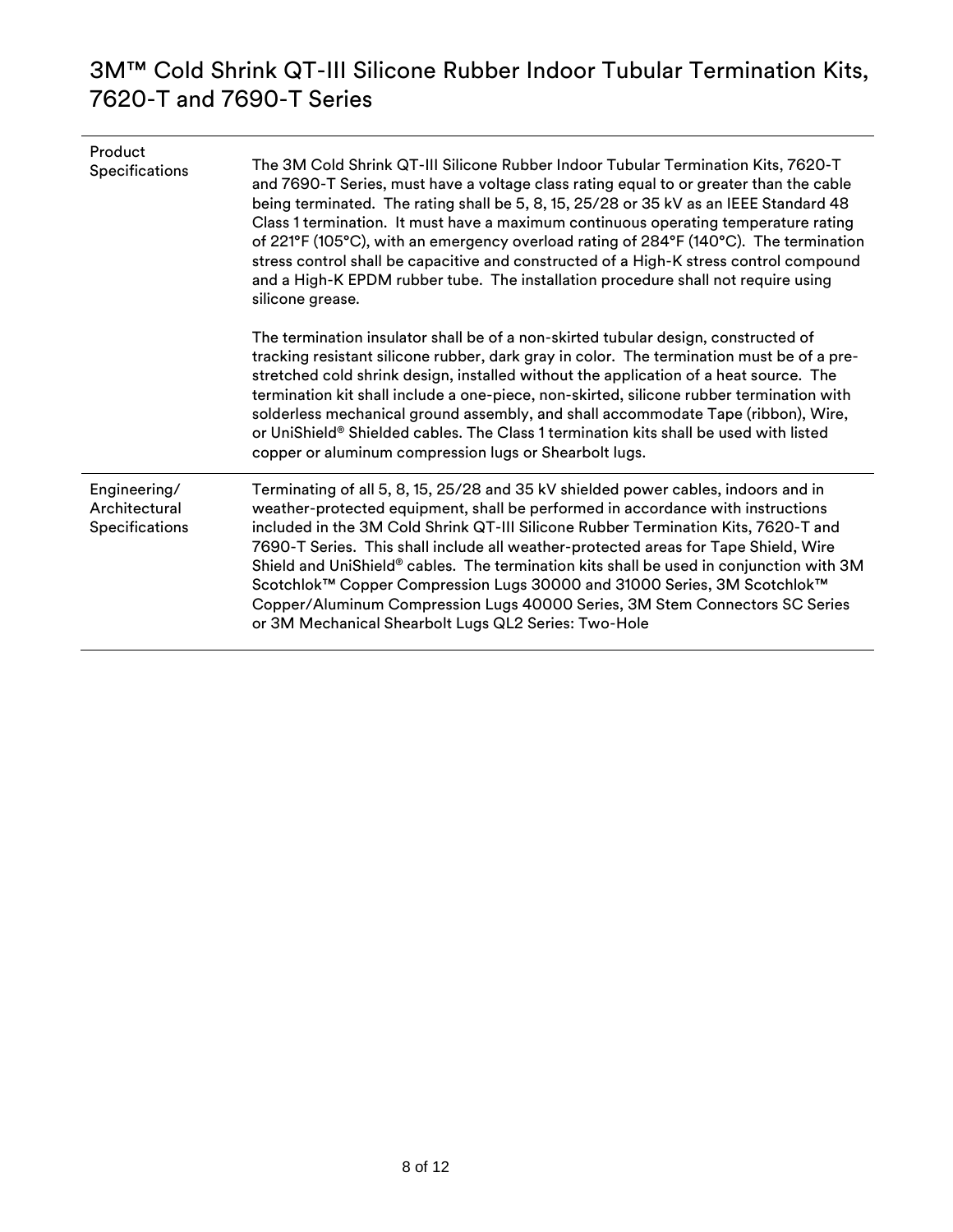#### Performance Tests

| <b>Insulation Class Test</b>                           | $5$ kV            |                | 8 kV              |                | 15 kV             |                | 25/28 kV          |                | 35 kV             |                |
|--------------------------------------------------------|-------------------|----------------|-------------------|----------------|-------------------|----------------|-------------------|----------------|-------------------|----------------|
|                                                        | Require-<br>ments | <b>Results</b> | Require-<br>ments | <b>Results</b> | Require-<br>ments | <b>Results</b> | Require-<br>ments | <b>Results</b> | Require-<br>ments | <b>Results</b> |
| <b>Partial Discharge</b><br>Extinction voltage $@3pC$  | 4.5 kV            | Passed         | 7.5 kV            | Passed         | 13 kV             | Passed         | 21.5 kV           | Passed         | 30 kV             | Passed         |
| <b>Power Frequency Voltage</b><br>1 min. Dry Withstand | 25 kV             | Passed         | 35 kV             | Passed         | 50 kV             | Passed         | 65 kV             | Passed         | 90 kV             | Passed         |
| <b>Power Frequency Voltage</b><br>6 hr. Dry Withstand  | 15 kV             | Passed         | 25 kV             | Passed         | 36 kV             | Passed         | 55 kV             | Passed         | 75 kV             | Passed         |
| Direct Voltage<br>15 min. Dry Withstand                | 50 kV             | Passed         | 65 kV             | Passed         | 75 kV             | Passed         | 105 kV            | Passed         | 140 kV            | Passed         |
| Lightning Impulse<br>Voltage Withstand (BIL)           | 75 kV             | Passed         | 95 kV             | Passed         | 110 kV            | Passed         | 150 kV            | Passed         | 150 kV            | Passed         |
| <b>Partial Discharge</b><br>Extinction Voltage @ 3 pC  | 4.5 kV            | Passed         | 7.5 kV            | Passed         | 13 kV             | Passed         | 21.5 kV           | Passed         | 30 kV             | Passed         |

#### Typical Results, IEEE Standard 48 Short-Term Test Sequence

#### Typical Results, IEEE Standard 48 Long-Term Test Sequence

| <b>Insulation Class Test</b>                                                                | 5 kV              |                | 8 kV              |                | 15 kV             |                | 25/28 kV          |                | 35 kV             |                |
|---------------------------------------------------------------------------------------------|-------------------|----------------|-------------------|----------------|-------------------|----------------|-------------------|----------------|-------------------|----------------|
|                                                                                             | Require-<br>ments | <b>Results</b> | Require-<br>ments | <b>Results</b> | Require-<br>ments | <b>Results</b> | Require-<br>ments | <b>Results</b> | Require-<br>ments | <b>Results</b> |
| <b>Partial Discharge</b><br>Extinction voltage $@3pC$                                       | 4.5 kV            | Passed         | 7.5 kV            | Passed         | 13 kV             | Passed         | 21.5 kV           | Passed         | 30 kV             | Passed         |
| Cyclic Aging<br>(30 days, 130°C cond.<br>temp.) Power frequency<br><b>Voltage Withstand</b> | 8.5 kV            | Passed         | 15 kV             | Passed         | 26 kV             | Passed         | 43 kV             | Passed         | 60 kV             | Passed         |
| <b>Partial Discharge</b><br>Extinction Voltage @ 3 pC                                       | $4.5$ kV          | Passed         | 7.5 kV            | Passed         | 13 kV             | Passed         | 21.5 kV           | Passed         | 30 kV             | Passed         |
| Lightning Impulse<br>Voltage Withstand (BIL)                                                | 75 kV             | Passed         | 95 kV             | Passed         | 110 kV            | Passed         | 150 kV            | Passed         | 150 kV            | Passed         |

#### Partial Discharge (Corona Tests)

The purpose of corona testing is to determine whether all properly installed terminations operate coronafree at a minimum of 150% of their operating voltage. For this test, the applied test voltage is gradually increased until high frequency discharges appear on the test set's oscilloscope display. The voltage at which these discharges reach a magnitude of 3 pico-coulombs is recorded as the corona starting voltage (CSV). The applied voltage is then lowered until the discharge level drops below 3 pC, and this is recorded as the corona extinction voltage (CEV).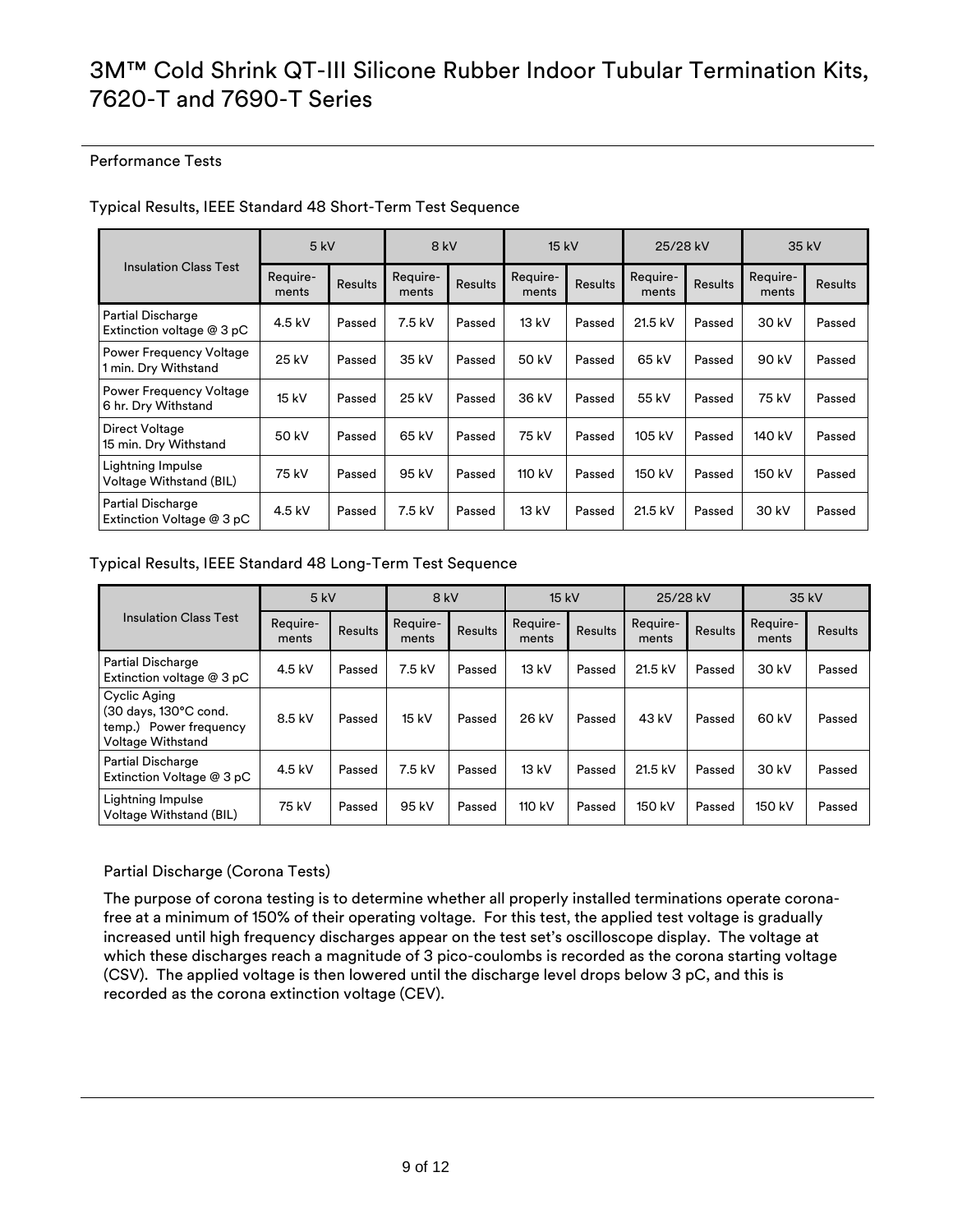Performance Tests, continued

Power Frequency (AC) Withstand Tests

All 3M Cold Shrink QT-III Silicone Rubber Indoor Tubular Termination Kits, 7620-T and 7690-T Series, meet the IEEE Standard 48 requirements for a Class 1 termination. As the terminations are specified for indoor (weather-protected) applications, the 60 Hz ten-second wet withstand test does not apply.

Lightning Impulse Tests

For these tests, a 1.2 x 50 microsecond voltage wave is applied to the termination's lug. The testing consists of both positive and negative polarity surges per IEEE Standard 48 BIL requirements. The 3M Cold Shrink QT-III Silicone Rubber Termination Kits, 7620-T and 7690-T Series, exceed these BIL requirements.

#### Sealing Tests

Termination top and bottom seals are tested per IEEE Standard 48 requirements. The termination is submerged in water, current cycled 8 hours on and 16 hours off for 10 cycles. The termination is then removed and AC Withstand tested.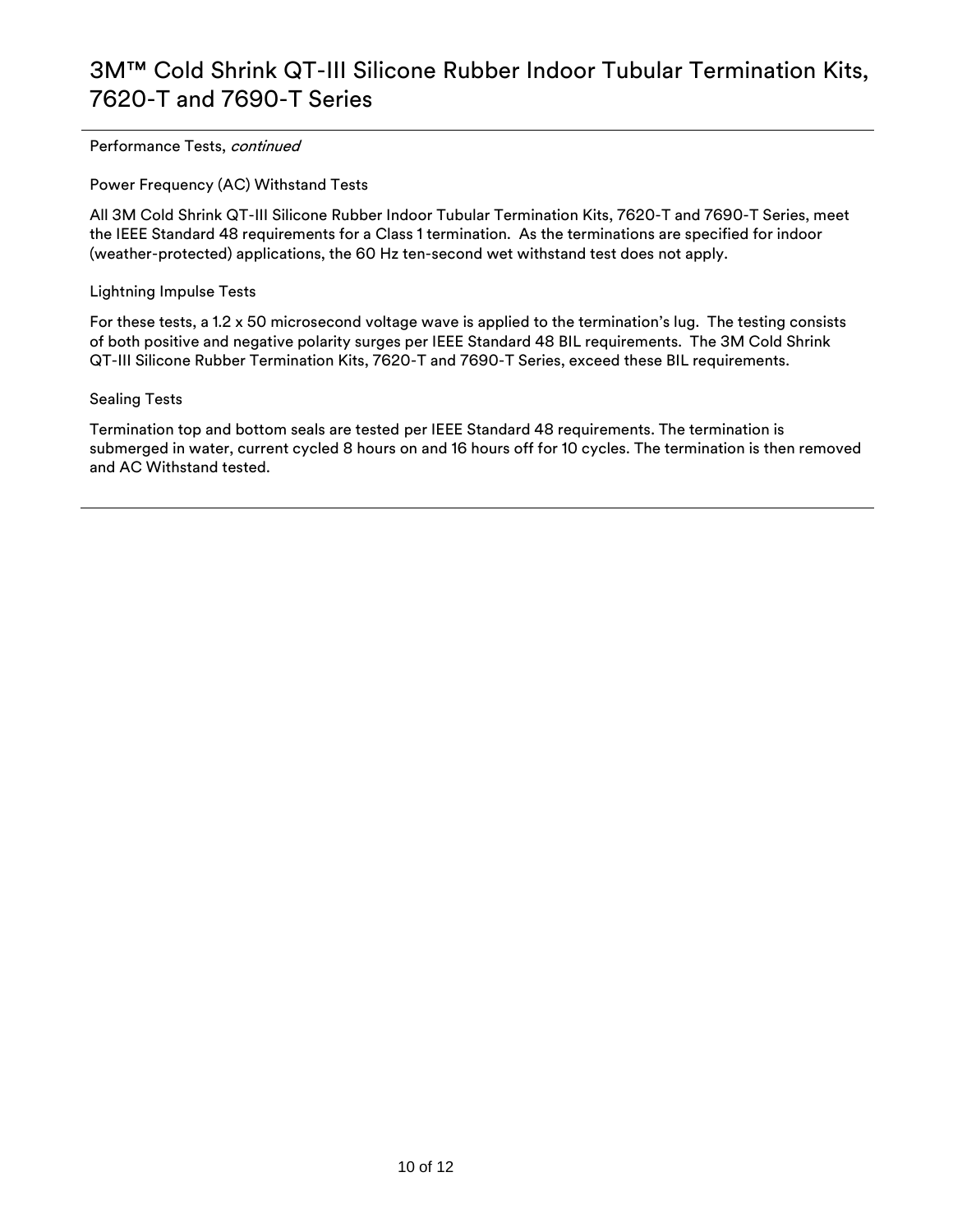Installation Installation  $\overline{C}$  Caution<br>Techniques Morking arou

Working around energized high-voltage systems may cause serious injury or death. Installation should be performed by personnel familiar with good safety practice in handling electrical equipment.De-energize and ground all electrical systems before installing product.

Detailed instructions are included in each kit to provide the installer with all information required to properly install the appropriately sized 3M Cold Shrink QT-III Silicone Rubber Termination Kits, 7620-T and 7690-T Series terminations. A brief summary of the installation steps for Tape Shield cable is outlined as follows:

- 1. Prepare cable according to standard procedure.
- 2. Apply bottom mastic seal (*Figure 2*).

| Semi-Con                              |  |
|---------------------------------------|--|
| └ Tape Shield                         |  |
| Constant Force Spring                 |  |
| <b>Ground Braid</b>                   |  |
| Scotch <sup>®</sup> Mastic Strip 2230 |  |
| <b>Vinyl Tape Marker</b>              |  |

### Figure 2

- 3. Install lug using a listed crimping tool and die.
- 4. Install termination onto cable and unwind core, allowing termination to shrink into place (Figure 3).